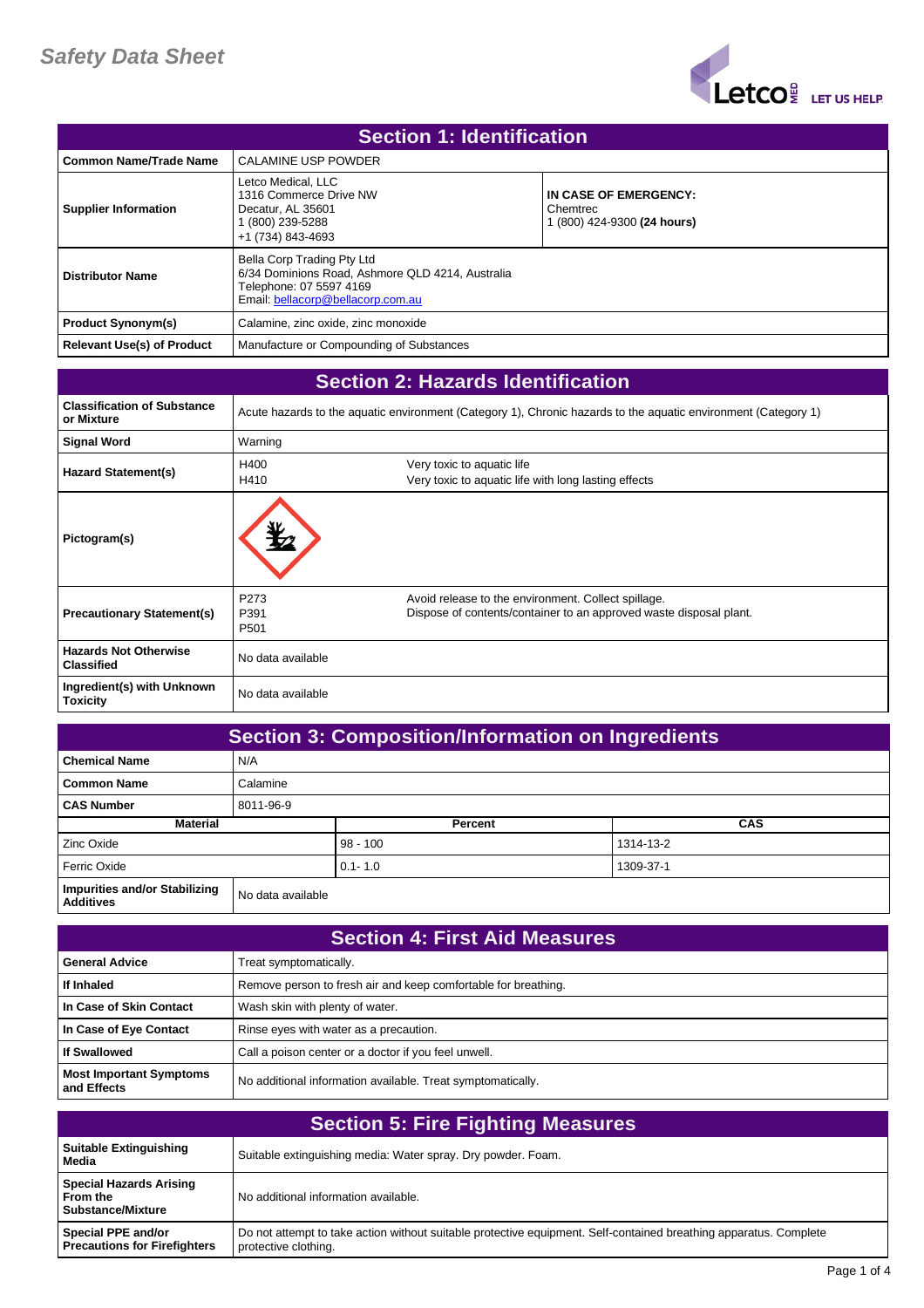| <b>Section 6: Accidental Release Measures</b>                                                  |                                                                                                 |  |
|------------------------------------------------------------------------------------------------|-------------------------------------------------------------------------------------------------|--|
| <b>Personal Precautions,</b><br><b>Protective Equipment and</b><br><b>Emergency Procedures</b> | No additional information available.                                                            |  |
| <b>Methods and Materials</b><br><b>Used for Containment</b>                                    | Collect spillage.                                                                               |  |
| <b>Cleanup Procedures</b>                                                                      | Mechanically recover the product. Dispose of materials or solid residues at an authorized site. |  |
|                                                                                                |                                                                                                 |  |

| <b>Section 7: Handling and Storage</b>  |                                                                                                                                                                                                                                                                                                          |  |
|-----------------------------------------|----------------------------------------------------------------------------------------------------------------------------------------------------------------------------------------------------------------------------------------------------------------------------------------------------------|--|
| Precautions for Safe<br><b>Handling</b> | Ensure good ventilation of the work station. Wear personal protective equipment. Do not eat, drink or smoke when using<br>this product. Always wash hands after handling the product. Can react violently when mixed with chlorinated rubber,<br>magnesium, linseed oil, strong bases, and strong acids. |  |
| <b>Conditions for Safe Storage</b>      | Store in a well-ventilated place. Keep cool.                                                                                                                                                                                                                                                             |  |

| <b>Section 8: Exposure Controls/Personal Protection</b>                 |                                                                                                                                           |  |
|-------------------------------------------------------------------------|-------------------------------------------------------------------------------------------------------------------------------------------|--|
| <b>Components with</b><br><b>Workplace Control</b><br><b>Parameters</b> | USA - ACGIH ACGIH TWA (mg/m3) 2 mg/m3 USA - ACGIH ACGIH STEL (mg/m3) 10 mg/m3 USA - ACGIH Remark<br>(ACGIH) Metal fume fever              |  |
| <b>Appropriate Engineering</b><br><b>Controls</b>                       | Ensure good ventilation of the work station.                                                                                              |  |
| <b>PPE - Eye/Face Protection</b>                                        | Safety glasses.                                                                                                                           |  |
| PPE - Skin Protection                                                   | Wear suitable protective clothing.                                                                                                        |  |
| <b>PPE - Body Protection</b>                                            | Wear suitable protective clothing.                                                                                                        |  |
| <b>PPE - Respiratory</b><br>Protection                                  | In case of insufficient ventilation, wear suitable respiratory equipment. Use appropriate respiratory protection. Avoid dust<br>dispersal |  |

| <b>Section 9: Physical and Chemical Properties</b>       |                                                 |  |
|----------------------------------------------------------|-------------------------------------------------|--|
| Appearance                                               | Form: Powder Solid Colour: Pink odorless powder |  |
| <b>Upper/Lower Flammability</b><br>or Explosive Limits   | No data available                               |  |
| Odor                                                     | No data available                               |  |
| <b>Vapor Pressure</b>                                    | $< 0.1$ hPa (20 °C)                             |  |
| <b>Odor Threshold</b>                                    | No data available                               |  |
| <b>Vapor Density</b>                                     | No data available                               |  |
| pH                                                       | $6.9 - 7.4$                                     |  |
| <b>Relative Density</b>                                  | 5.68 (22 $^{\circ}$ C)                          |  |
| <b>Melting Point/Freezing</b><br>Point                   | 1975 °C (>1000 °C; 1013 hPa)                    |  |
| <b>Solubility</b>                                        | Water: 0.00029 g/100ml                          |  |
| <b>Initial Boiling Point and</b><br><b>Boiling Range</b> | Sublime                                         |  |
| <b>Flash Point</b>                                       | No data available                               |  |
| <b>Evaporation Rate</b>                                  | No data available                               |  |
| <b>Flammability (Solid, Gas)</b>                         | No data available                               |  |
| <b>Partition Coefficient</b>                             | Log Pow: 1.53 (Estimated value)                 |  |
| <b>Auto-Ignition Temperature</b>                         | No data available                               |  |
| <b>Decomposition</b><br><b>Temperature</b>               | No data available                               |  |
| <b>Viscosity</b>                                         | No data available                               |  |

| <b>Section 10: Stability and Reactivity</b>         |                                                                                                 |  |
|-----------------------------------------------------|-------------------------------------------------------------------------------------------------|--|
| Reactivity                                          | The product is non-reactive under normal conditions of use, storage and transport.              |  |
| <b>Chemical Stability</b>                           | Stable under normal conditions.                                                                 |  |
| <b>Possibility of Hazardous</b><br><b>Reactions</b> | No dangerous reactions known under normal conditions of use.                                    |  |
| <b>Conditions to Avoid</b>                          | None under recommended storage and handling conditions (see section 7). Hazardous decomposition |  |
| <b>Incompatible Materials</b>                       | No data available.                                                                              |  |
| <b>Hazardous Decomposition</b><br><b>Products</b>   | At very high temperatures can emit toxic zinc fumes.                                            |  |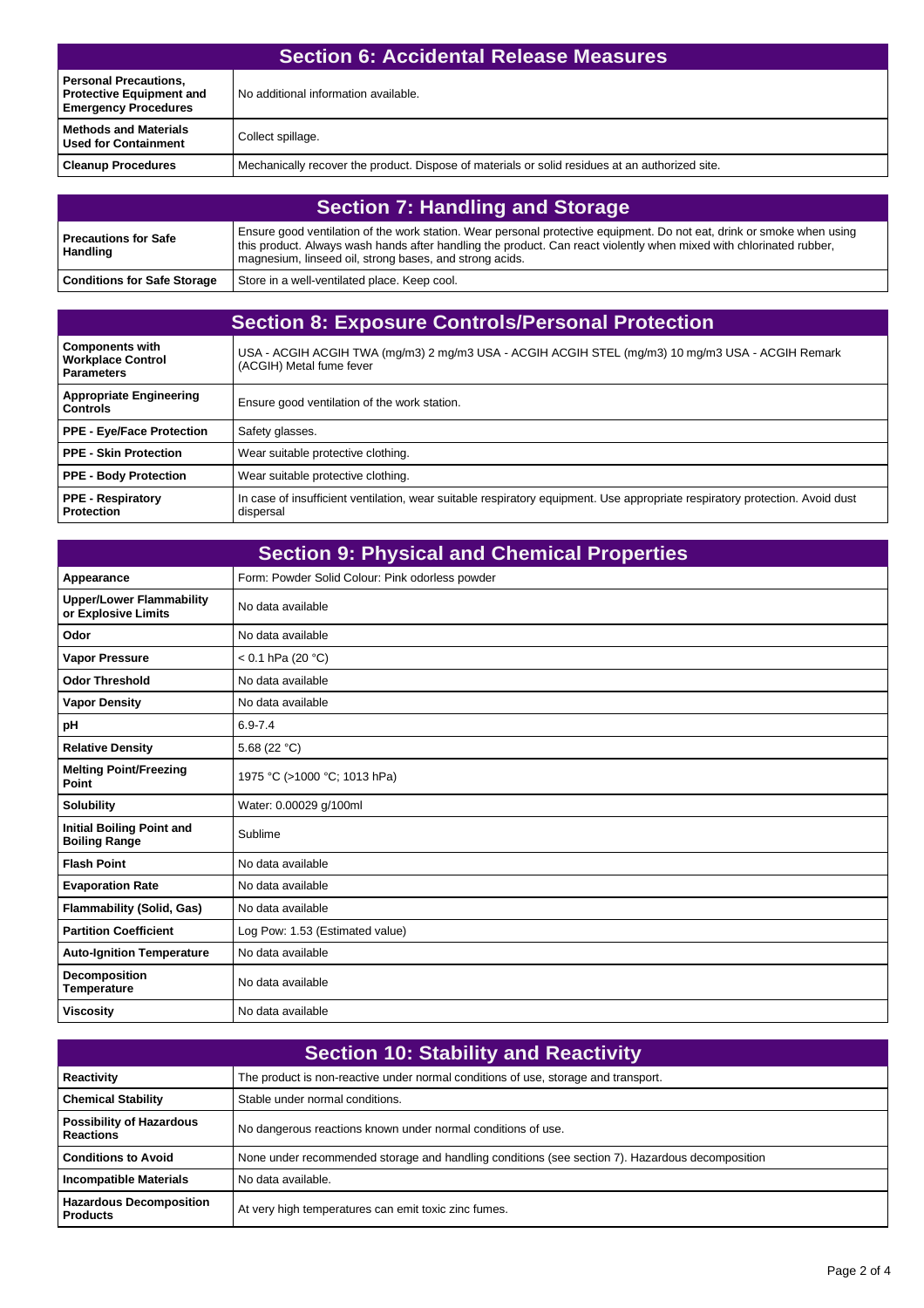| <b>Section 11: Toxicological Information</b>                                  |                                                                                                                                                                                                                                                                                                                                     |  |
|-------------------------------------------------------------------------------|-------------------------------------------------------------------------------------------------------------------------------------------------------------------------------------------------------------------------------------------------------------------------------------------------------------------------------------|--|
| <b>Acute Toxicity - LD50 Oral</b>                                             | Not classified.                                                                                                                                                                                                                                                                                                                     |  |
| <b>Acute Toxicity - Inhalation</b>                                            | Not classified.                                                                                                                                                                                                                                                                                                                     |  |
| <b>Acute Toxicity - Dermal</b>                                                | Not classified.                                                                                                                                                                                                                                                                                                                     |  |
| <b>Acute Toxicity - Eve</b>                                                   | May irritate eyes                                                                                                                                                                                                                                                                                                                   |  |
| <b>Skin Corrosion/Irritation</b>                                              | May cause skin irritation.                                                                                                                                                                                                                                                                                                          |  |
| <b>Serious Eye</b><br>Damage/Irritation                                       | Not classified.                                                                                                                                                                                                                                                                                                                     |  |
| <b>Respiratory or Skin</b><br><b>Sensitization</b>                            | Inhalation of freshly formed zinc oxide fumes may cause a flu like illness called metal fume fever. Zinc oxides fumes appear<br>only upon the formation of zinc oxide from zinc metal. Symptoms occurs 4 to 12 hours after exposure. Severe over<br>exposure may result in bronchitis or pneumonia with a blueish tint to the skin. |  |
| <b>Germ Cell Mutagenicity</b>                                                 | Not classified.                                                                                                                                                                                                                                                                                                                     |  |
| <b>Carcinogenicity IARC</b>                                                   | Not classified.                                                                                                                                                                                                                                                                                                                     |  |
| <b>Carcinogenicity ACGIH</b>                                                  | Not classified.                                                                                                                                                                                                                                                                                                                     |  |
| <b>Carcinogenicity NTP</b>                                                    | Not classified.                                                                                                                                                                                                                                                                                                                     |  |
| <b>Carcinogenicity OSHA</b>                                                   | Not classified.                                                                                                                                                                                                                                                                                                                     |  |
| <b>Reproductive Toxicity</b>                                                  | Not classified.                                                                                                                                                                                                                                                                                                                     |  |
| <b>Specific Target Organ</b><br><b>Toxicity - Single Exposure</b>             | Not classified.                                                                                                                                                                                                                                                                                                                     |  |
| <b>Specific Target Organ</b><br><b>Toxicity - Repeated</b><br><b>Exposure</b> | Repeated or prolonged exposure to zinc oxide fumes may cause conjunctivitis.                                                                                                                                                                                                                                                        |  |
| <b>Aspiration Hazard</b>                                                      | Not classified.                                                                                                                                                                                                                                                                                                                     |  |

| <b>Section 12: Ecological Information</b> |                                                                                                                                                                                                                                                                                                                                                                                                          |  |
|-------------------------------------------|----------------------------------------------------------------------------------------------------------------------------------------------------------------------------------------------------------------------------------------------------------------------------------------------------------------------------------------------------------------------------------------------------------|--|
| <b>Toxicity</b>                           | Very toxic to aquatic life. Very toxic to aquatic life with long lasting effects. Zinc Oxide (1314-13-2): Acute LC50 fish 320<br>ppm (96 h, lepomis macrochirus, Fresh water, Experimental value) EC50 Daphnia 98U/l (48 h, Daphnia magna, neonate,<br>Fresh water, Experimental value) Acute EC50 (algae) 0.042 mg/l (72 h, pseudokirchneriella subcapitata, fresh water,<br>Experimental growth phase) |  |
| <b>Persistence and</b><br>Degradability   | Calamine USP Powder: ThOD: Not applicable (inorganic)                                                                                                                                                                                                                                                                                                                                                    |  |
| <b>Bio-accumulative Potential</b>         | Calamine USP Powder: Log Pow 1.53 (Estimated value) Log Koc log Koc, 2.2; Literature study                                                                                                                                                                                                                                                                                                               |  |
| <b>Mobility in Soil</b>                   | Calamine USP Powder: Log Pow 1.53 (Estimated value) Log Koc log Koc, 2.2; Literature study                                                                                                                                                                                                                                                                                                               |  |
| Other Adverse Effects                     | No additional information available.                                                                                                                                                                                                                                                                                                                                                                     |  |

| <b>Section 13: Disposal Considerations</b>              |                                                                                             |  |
|---------------------------------------------------------|---------------------------------------------------------------------------------------------|--|
| <b>Waste Treatment Methods</b><br>Product               | Dispose of contents/container in accordance with licensed collector's sorting instructions. |  |
| <b>Waste Treatment Methods</b><br>Packaging             | Dispose of contents/container in accordance with licensed collector's sorting instructions. |  |
| <b>Special Precautions Landfill</b><br>or Incinerations | No data available                                                                           |  |
| <b>Other Information</b>                                | No data available                                                                           |  |

| <b>Section 14: Transport Information</b> |                             |  |
|------------------------------------------|-----------------------------|--|
| UN Number                                | Not regulated for transport |  |
| UN Proper Shipping Name                  | N/A                         |  |
| <b>Transport Hazard Class(es)</b>        | N/A                         |  |
| Packaging Group                          | N/A                         |  |
| <b>Environmental Hazards</b>             | N/A                         |  |

## **Section 15: Regulatory Information**

Calamine USP Powder Not listed on the United States TSCA (Toxic Substances Control Act) inventory

| <b>Section 16: Other Information</b> |                  |  |
|--------------------------------------|------------------|--|
| <b>Additional Information</b>        | N/A              |  |
| <b>Prepared By</b>                   | Scarlotte Smith  |  |
| Revision Date                        | 02/05/2019 17:07 |  |